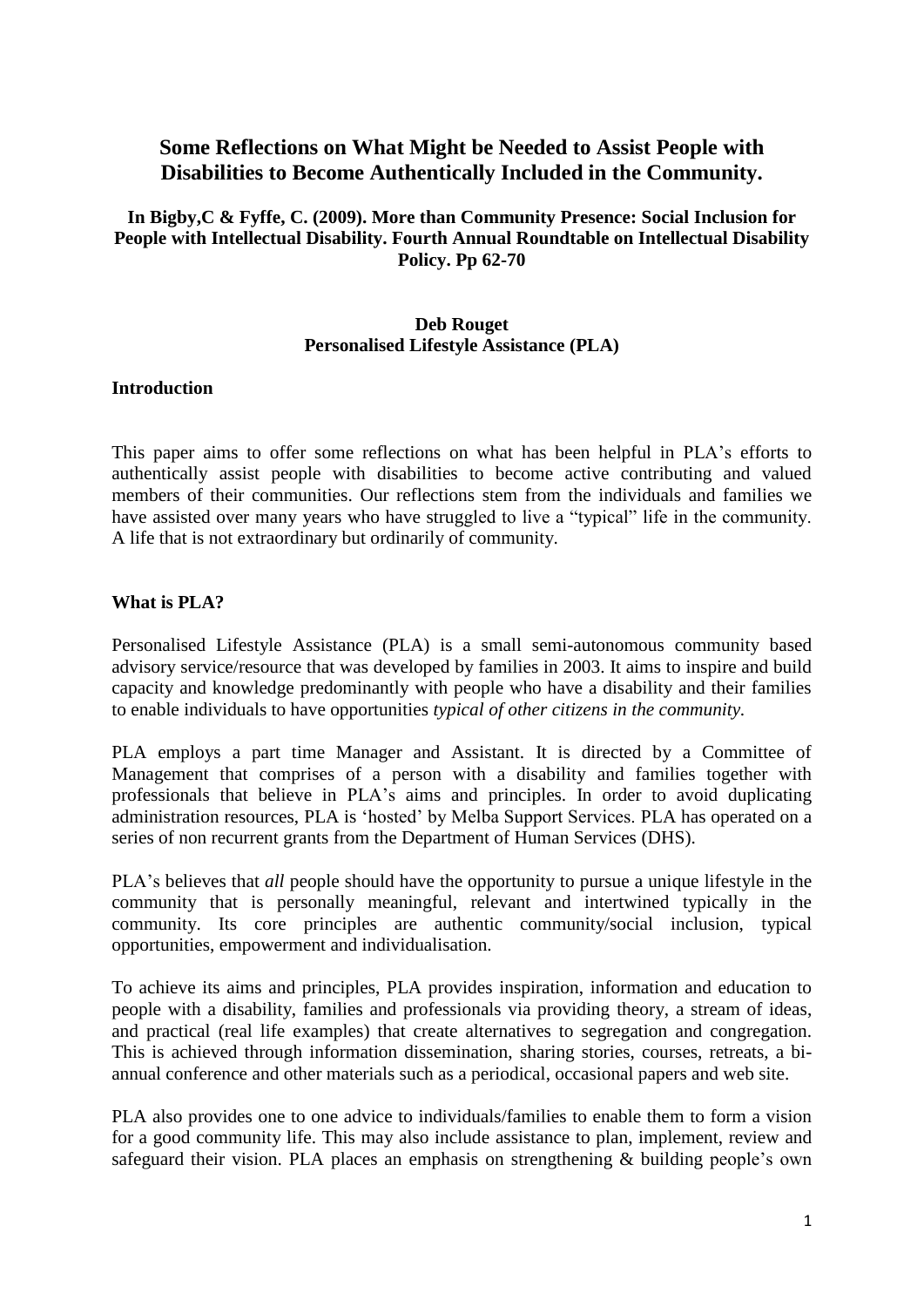skills and building informal networks around people rather than relying only on paid supports.

PLA has also assisted with reshaping disability support services by assisting people with a disability and their families to re negotiate and reorientate their relationship so that services and supports are authentically driven by the individual/family. This has resulted in a number of arrangements that are individually hosted with various services in which the person/family directs all supports. PLA has also assisted in the establishment of 3 self and family governed collectives in Melbourne (Nightlife, Living Distinctive Lives and One by One.

The following elaborates on our reflections on what might be needed to assist people with disabilities to become authentically included in the community.

The reflections are also supported by the research by Cocks & Boaden (2009) and Carver (2009).

### **1. Maintaining unambiguous guiding principles about belonging and social inclusion**

In a world that is filled with conflicting agendas, materialism, business, expedience and other demands, we are continually tempted to pursue quick fixes, easy options and compromise our values. Our values are at the heart of everything we do but are at risk of being most compromised. PLA has worked hard to develop and maintain unambiguous guiding principles around social connectedness. These principles are our guide or our anchor. We refrain adamantly from subjecting people to opportunities that would *not* be available to other members of the community i.e. segregation and congregation based on disability. One of the guide posts that families often use is to ask the question "Would this option be pursued for my son or daughter who doesn't have a disability"?

*"It's OK to want something better. You don't have to accept only what has just been offered or what has been offered in the past. As parents we need to give ourselves permission to think positively about the possibilities of meeting our son/daughters needs in a normal way – not different to our hopes and aspirations for all our children" Anita O'Brien (parent)*

It is not merely enough to have stated values and principles. They have to be lived in everything we do. It's a path that we practice but like all others we are not perfect. We try persistently to reflect critically with humility and openness. This motivates us to do and seek better. Chris Fyffe (2008) in an external evaluation of PLA, found that not only does PLA have operating principles and values consistent with and aligned to the State Disability Plan and Disability Legislation and arguably any contemporary disability policy but, of its self is less remarkable, than the evidence that PLA is actually assisting people to live these principles.

#### **2. Understanding and upholding a person's uniqueness - One person at a time**

PLA believes that all human beings, although sharing similar universal human needs are complexly and superbly unique! Thus it is an incorrect assumption to say that people who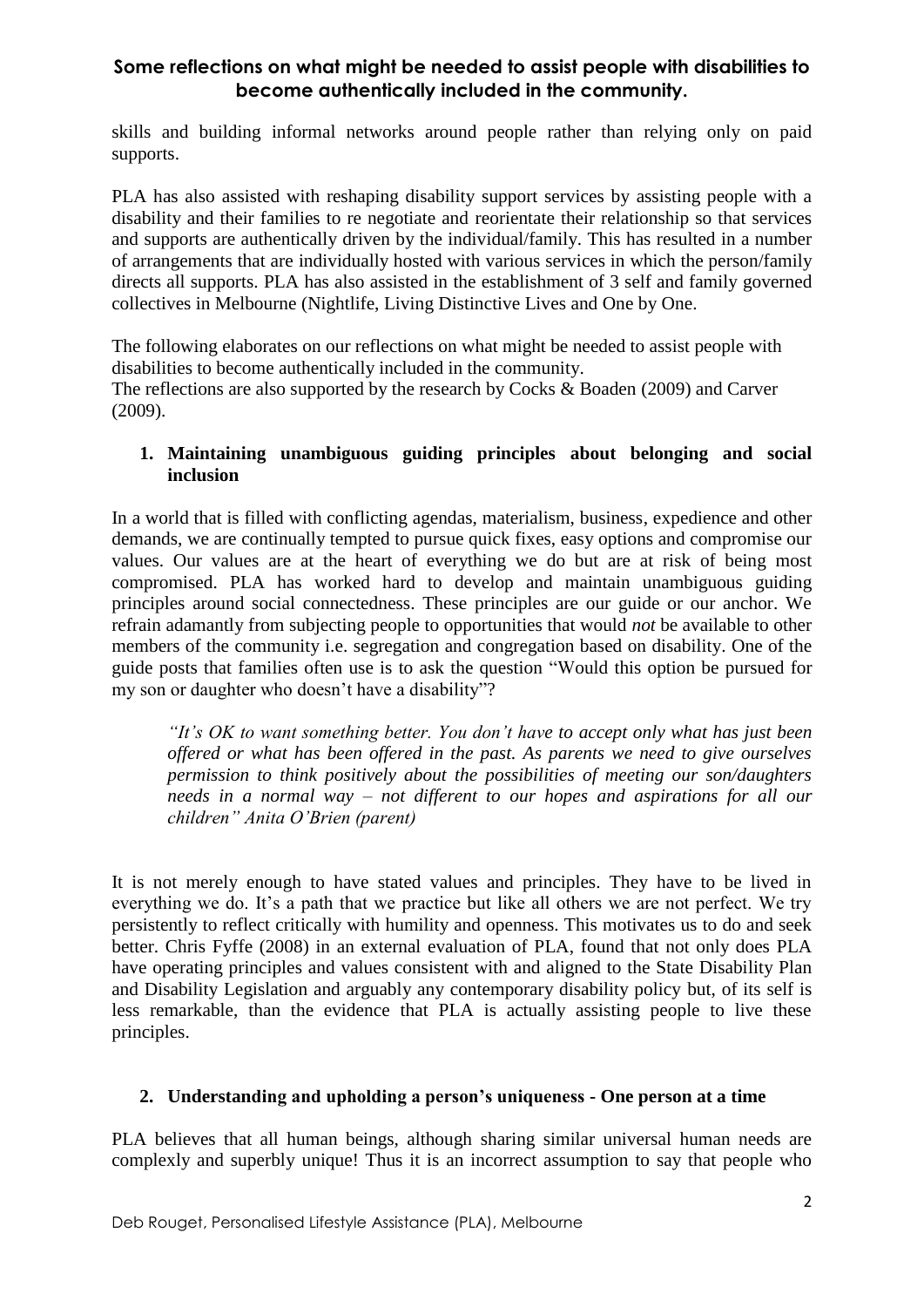have a similar diagnosis or disability want and need the same things out of life. This challenges many of the frameworks and services today that congregate people together based on disability to meet an individual's needs. Such services are not typically designed to create unique supports, one person at a time but are designed to accommodate/support groups of people who share the same label or diagnosis. Kendrick (2009) suggests that one of the major assumptions underpinning the practice of congregating people with a disability is the assumption that people who share a similar label or characteristic should, prefer or want to be with their "own kind". This assumption has an impact on how services are designed and ultimately the impact it has on a person's uniqueness.

Kendrick (2009) suggests that many service responses that exist today may be problematic to upholding a person's uniqueness because they are typically deigned before the person arrive by others rather than *with* people, designed around generalised specifications rather than unique or personal ones (one size fits all), are non-negotiable in regard to individual need and variance e.g. they're often financially based on pre set assumptions that can't not be varied to accommodate personal variances, based on service related routines that do not vary from day to day and week to week, usually inflexible and rigid as to model, method & resources and lack authority sharing with individuals and families.

PLA attempts not to make any assumptions about people or begin with preconceived ideas. We do not design anything before a person arrives. Thus when people ask for assistance we have to start to get to know them and those who love and care about them. This takes time as all people are different. They have unique histories, experiences, needs, passions, interests, dreams, routines, priorities relationships etc. Therefore the starting point with each person, their vision, priorities, lifestyle and pace will all be unique to them. No two people we assist pursue the same things.

If assisting people to apply for funding, each person's package is unique and based on their needs. Historically if people have been given standarised funding packages they all use their resources differently and uniquely and for different things. There are no predesigned programs, timetable, activity, lifestyle arrangement or destinations in life. The essence is one person at a time arrangements rather than groups.

If people's visions and plans for the future are unique then frameworks and supports need to also be uniquely tailored. Thus what is created in people's lives is as many models of support as there are people!

### **3. Identifying people's needs and honouring all aspects of people**

We have found that we need to honour all aspects of people, not just their disability. A person's disability is only one part of their identity and should not define their life. If disability becomes the person's defining identity then they are at risk of living, working and recreating in disability settings and their lives become defined by service routines, programs and relationships with professionals and other people with a disability.

Michael Kendrick (2009) suggests a range of universal needs that are common to all human beings i.e. work, autonomy, respect, value and reputation, social inclusion, meaning and spirituality, identity and culture, relationship, respect for and exercise of rights, financial viability, health nutrition, vulnerabilities and safeguards, learning and growth,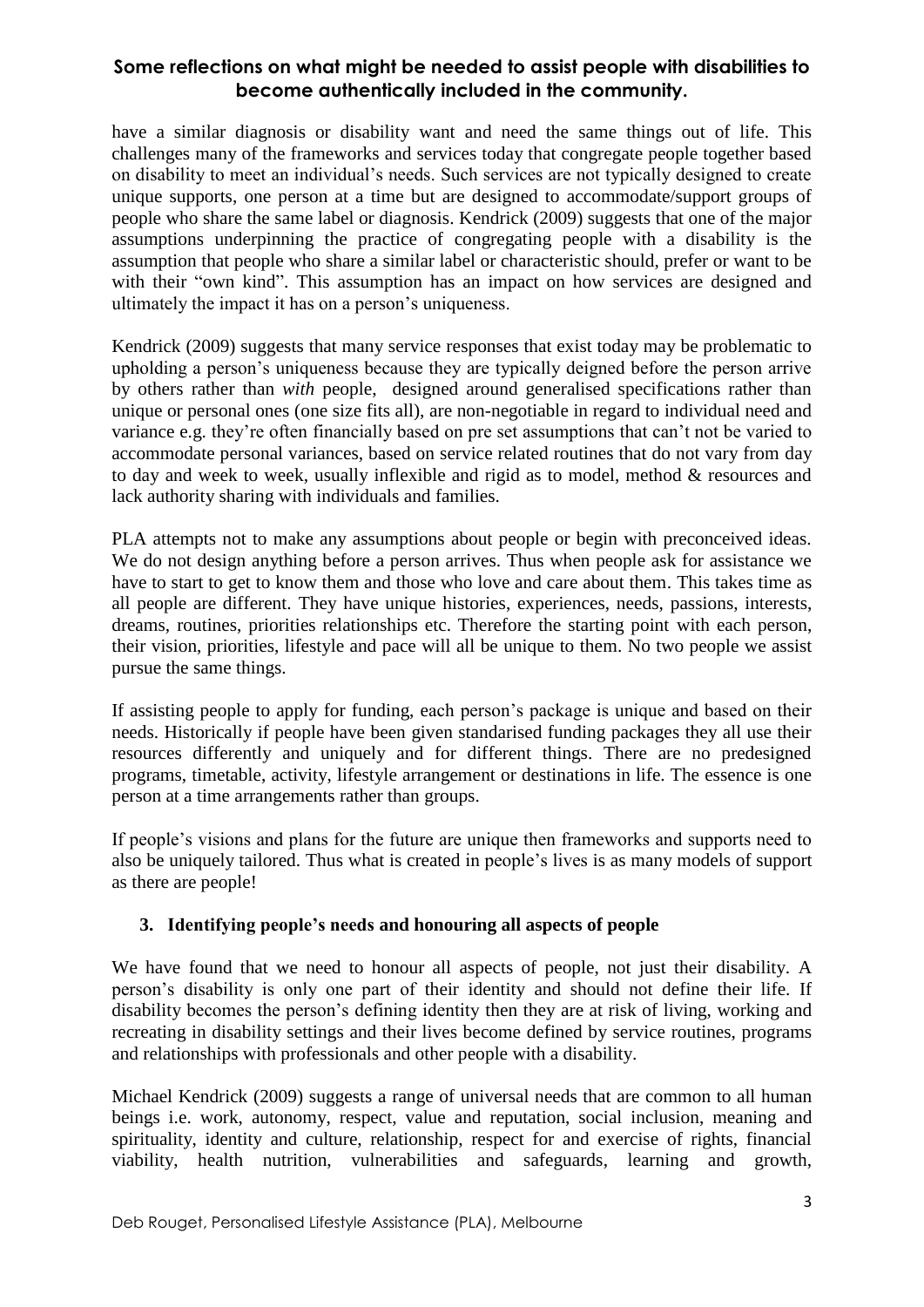communication, leisure, adaptive devices and transport. Incongruously although all human beings share some common human needs the way these needs are met will be complexly unique!

Once people's needs are identified and prioritised the work begins with people on identifying how their needs will be met in a typical or culturally valued manner.

### **4. Meeting Needs in a Typical Way: Understanding Social Role Valorisation (SRV) & Using the Culturally Valued Analogue as a Way to meeting needs**

Although a complex theory, with increasing debate as to its relevance today, Social Role Valorisation (SRV) has offered us a remarkable explanation and foundation for why people are devalued or rejected by society and how people can be accepted and valued.

Wolfensberger (1998) defined SRV as "the application of what social science has to tell us about the defence or upgrading of the socially perceived value of people's roles" p58. This can be done through enabling, enhancing, maintaining and defending valued social roles for those at risk by using culturally valued means as much as possible (Wolfensberger,1992).

SRV conveys to us that often people with a disability are devalued in society because of a perceived difference, characteristic or identity. If a person is seen as being of low value then they are at risk of not being treated equally, not afforded the same opportunities as others in society or treated differently i.e. low quality treatment, housing, services, lack of employment opportunities, strange routines determined by staff etc. The person will also be at risk of rejection and then separated and/or exclude and denied the good things in life e.g. respect, supportive relationships, no access to the community/food/holidays or other. Once rejected or excluded from "mainstream" society people's needs are seen as "special" or different, thus needing "special" or "professional" help to meet all of their needs. Once people are segregated from society they are denied the richness that community has to offer or the opportunities that most people take for granted.

One way of overcoming the impact of social devaluation, Wolfensberger (1998) suggests, is by assisting people who are devalued by society to develop valued social roles. "A social role may be viewed as a combination of behaviors, functions, relationships, privileges, duties, and responsibilities that is socially defined, is widely understood and recognized within a society, and is characteristic or expected of a person who occupies a particular position within a social system." p 25.

Wolfensberger (1992; 1998) also described the Culturally Valued Analogue (CVA). This is a useful way of thinking about meeting a person's needs i.e. what valued ways do other citizens in our society or culture meet this particular need? It may be a certain practice, pattern or custom. For example, if someone needs money in Australia they get a job in much the same way as other citizens by using their networks, word of mouth, newspapers, community adds (e.g. in shop windows), starting a small business based on their skills, volunteering to develop skills, studying etc. They do not automatically seek welfare or attend a sheltered workshop!

Along with the valued role of work comes many other valued roles e.g. colleague, contributor, friend, social organiser, shopper, wage earner, tax payer etc! The common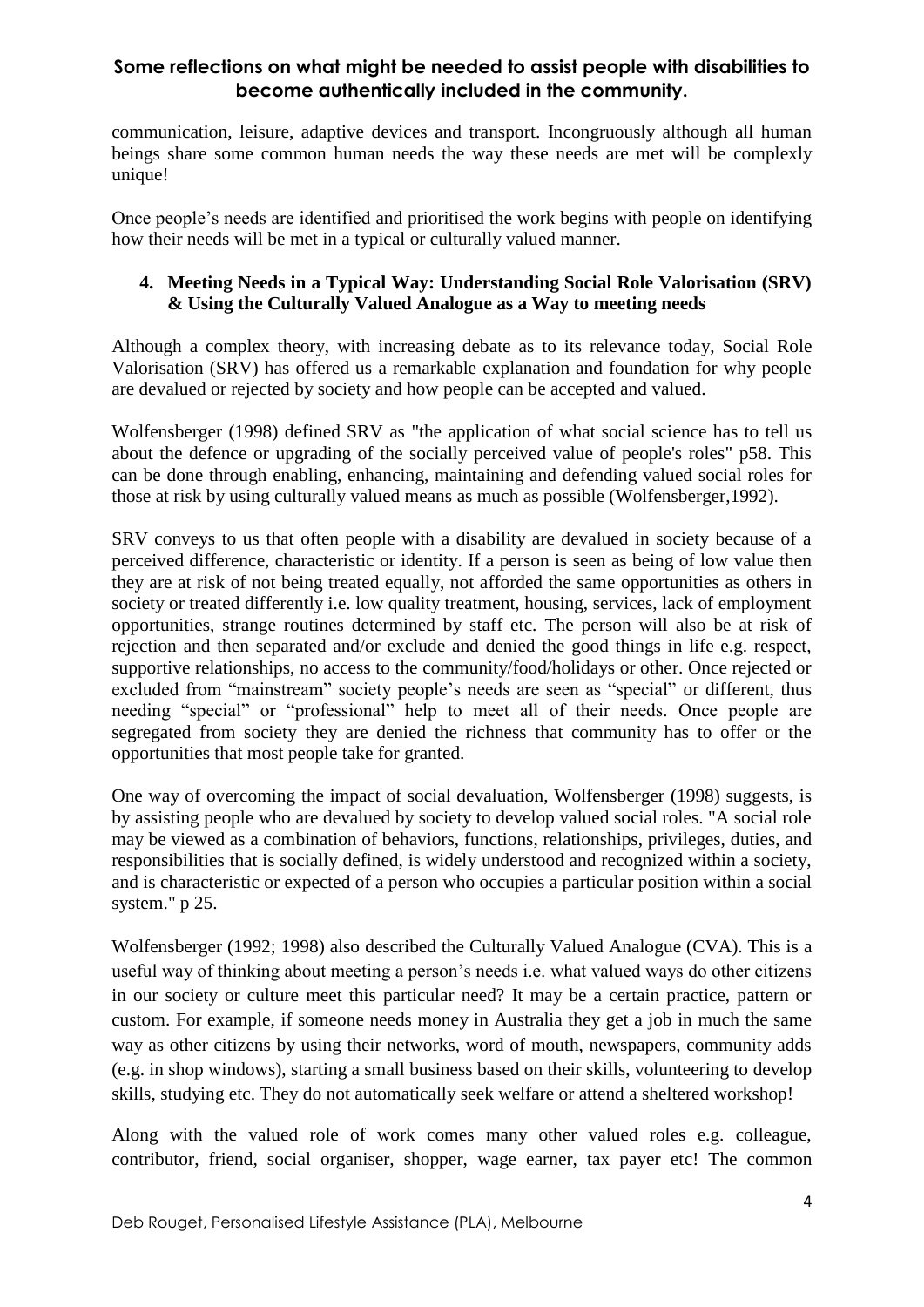assumption though is that people with a disability can't work as they're seen as different and often denied this opportunity. Thus special work places have been developed for people who have a disability which do not offer the same richness of opportunity.

The constant question we ask in our practice is "if any other citizen had this certain need or want, where would they pursue it"? This way of thinking prevents us from thinking "special" group" for people with a disability and thus helps to prevent the continued segregation and congregation of the people we assist. It has become an automatic response in our thinking which from the onset steers us to community belonging and connectedness.

For other needs the same thinking is followed - If a person needs a home they might use a real estate agent not disability services. If they need financial assistance to rent a house and can't afford it they might find a flat mate. If they need assistance to live in their home they live with a friend or housemate. They don't tend to live in a group home that is controlled by an agency! If they want to make friends they might join the local Rotary Club. If they have a spiritual need they go to the local Church or Buddhist retreat. If they want to learn ceramics they go to the local potter's studio or community house. If they need to further their education they go to the local university or school and so on. For example articulating Rachel's need for work was clearly articulated in the following manner:

*Rachel needs to have a paid job which is based on her interests and abilities, respectful, local and in the community (not segregated, in "special" disability settings, with other people who are vulnerable or have disabilities). The work place should be friendly, organised, spacious, not too crowed and enhance Rachel's valued roles. Rachel wants to do something that "is challenging and meaningful".*

There are so many opportunities in the community that we fail to notice because of thinking "disability" rather than thinking in terms of the Culturally Valued Analogue. The community is awash of prospects waiting to be engaged and taken advantage of!

Once people are in such valued roles, community members are more likely to see people for what they contribute rather than their disability or label. The practice of meeting needs in a typical manner can have many positive effects e.g. reduces social isolation and increases engagement with the rest of the community, increases positive role models, various and multiple learning opportunities to develop and reach one's full potential, the development of a wide range of associations and friendships other than disability professionals and other vulnerable people, broadening of secondary interests that lead to further opportunities, increased safeguards as people are known in the community, increased community support and acceptance, less reliance on paid support etc.

*Cameron is employed part time by a local business. It is an award paying job. Recently the Manager at Cameron's workplace said that not only did he do a wonderful job but the workplace had a different feel and some staff reported looking forward to coming to work on the day that Cameron worked! Cameron's shared interest of sport also led to a weekend away with his boss and work mates to the International Cricket in Tasmania. On his birthday, to Cameron's delight, his*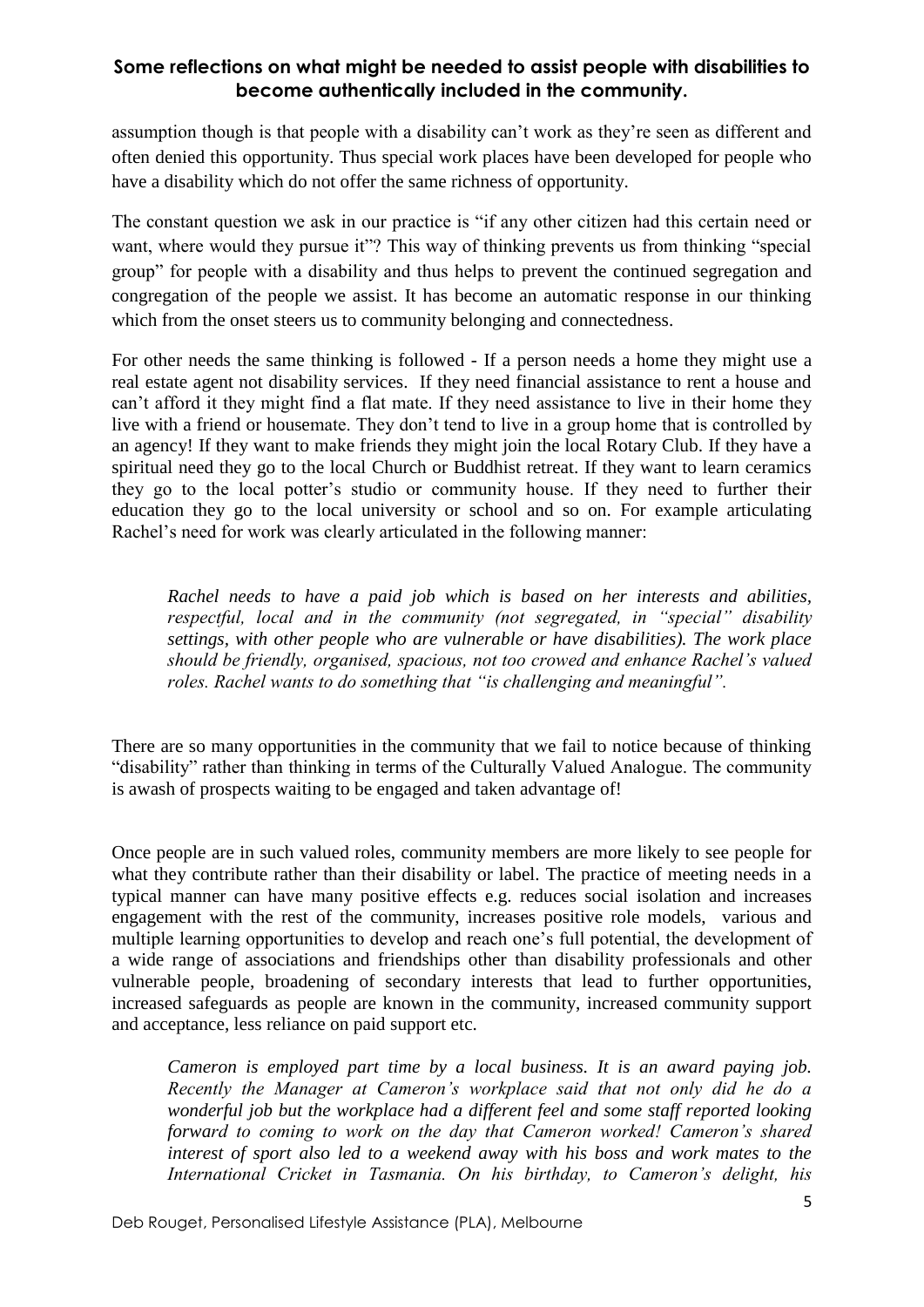*workmates organised an autographed Collingwood Football Club jumper as a gift. Cameron's work mates were invited to his 30th birthday party. When there were job losses at his work place he was retrained!* 

It is not to say that community can meet every need but it should be our starting point to think about every need. If it can't be found in community then perhaps it a specialised service may be useful e.g. a person with Cerebral Palsy may need a physiotherapist with specialised skills however the therapy could be carried out at the local gym rather than at a special day service for people with Cerebral Palsy. In addition this is only one need. The other needs of the person could be met entirely in community.

### **5. Understanding & strong ideas of what inclusion is & is not (i.e. not a program)**

As we advance into the age of technology and materialism, it seems that community inclusion and community belonging is not just an issue for people with a disability but for all of human beings.

Often what makes it more difficult for the people PLA assists is that they have often journeyed unwittingly into an unfamiliar culture. A culture that has a heightened tendency to believe services, experts or professionals are the only way to meet one's every day needs rather than looking to their neighbour, friends, family or community to meet their needs. For example an interest in art can only be supported in a specialised art service for people with a disability.

The report "SHUT OUT: The Experience of People with Disabilities and their Families in Australia" outlines the continuing challenges for people with disabilities to be included in community life. The Executive Summary states:

*"Once shut in, many people with disabilities now find themselves shut out. People with disabilities may be present in our community, but too few are actually part of it. Many live desperate and lonely lives of exclusion and isolation. The institutions that once housed them may be closed, but the inequity remains. Where once they were physically segregated, many Australians with disabilities now find themselves socially, culturally and politically isolated. They are ignored, invisible and silent. They struggle to be noticed, they struggle to be seen, they struggle to have their voices heard."* 

PLA stemmed from the struggle of individuals and families who felt that they had been "shut out" and did not belong to the community even with countless services, strong policy direction, good intentions, aspirations and Person Centred Plans! Individuals felt marginalised, segregated, congregated and rather than being seen as citizens they were seen as clients attached to services. Often a person's every need and movement was determined by professionals and services.

Inclusion means different things to different people. Vanier (1988) suggests that community is a place of struggle and sometimes of conflict but also it is a place of celebration, joy and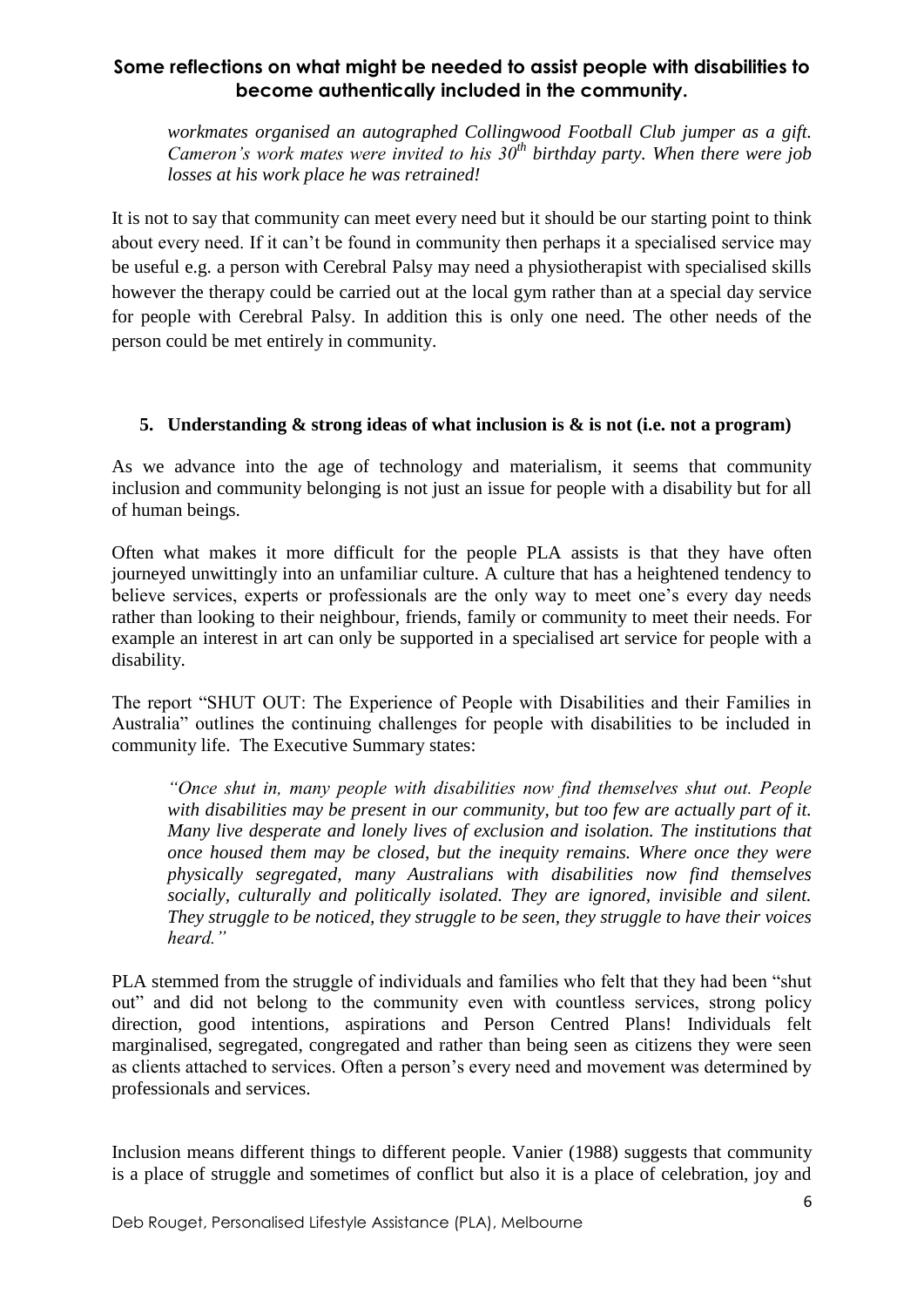ultimately of human fulfilment. Historically congregate services have been built around people with a disability to protect them from the struggle and conflict that arises in community. But in doing so services often prevent the celebration, joy and human fulfilment that community brings.

PLA does not see that inclusion is a fantasy, an idealist place, somewhere you belong a bit, a choice, a panacea or a beautiful place where nothing goes wrong. Neither is it access, a program, a bus trip, a group outing to a park, "special" groups for "special" needs at the local neighbourhood house or time filling activity. It does not view social inclusion and belonging as a need only of people who have a disability but for all community members.

In ordinary terms "inclusion" is what the human race wakes up to everyday. It's our neighbours, families, schools, associations, friends, businesses and governments. It's an intricate web of experience and opportunity where we belong, learn, love and grow from the moment we are born. It's very "ordinary" and very familiar.

Wills and Jackson (1996) suggested that inclusion in regard to mainstream schooling includes being physically included, socially included and included in regular curriculum. Thus, social inclusion is more than physical presence – it's also a sense or *feeling* that you belong, are welcomed, connected, have something to offer or reciprocate and are surrounded by a range of relationships other than those which are paid or based on diagnosis. Janet Klees (2005) suggests that we can't force relationships to happen but we can build a context for relationship to grow and flourish with other community members. Thus enabling and supporting people with a disability to also experience, contribute, learn, problem solve and belong to what is good and difficult about community, can only happen through every-day or typical opportunities. If other citizens cannot participate on equal terms in an experience then we believe it is not genuinely "inclusive" or "of community".

### **6. Finding people's "hook" into community life**

We have found it important to discover what might "hook" people into community life. This is done by discovering and harnessing people's unique interests or abilities. For example what is the person passionate about, what makes the person "tick", what gets the person up in the morning, what does the person enjoy most, what is the person good at doing etc. Once a person's "hook" is found it offers an opportunity for the person to share their common interest, cause, desire or skill with other members of the community. Once people share their interest it also provides an opportunity for people to get to know each other in terms of the interest. In addition if people contribute their skill then others see the person as having ability rather than disability. This highlights that people are more than their disability. Fear of the unknown often subsides as people see people as having interests and skills not that different from their own.

*Lauren was passionate about TV and soap operas. Her passion was her "hook" into community life. It was harnessed by her family and she became an usher at a large theatre in the city. This was a great opportunity for Lauren and her self esteem and skills began to flourish. However her family really wanted her to belong and develop friends at her work place. Being a Melbournian Lauren is also passionate about*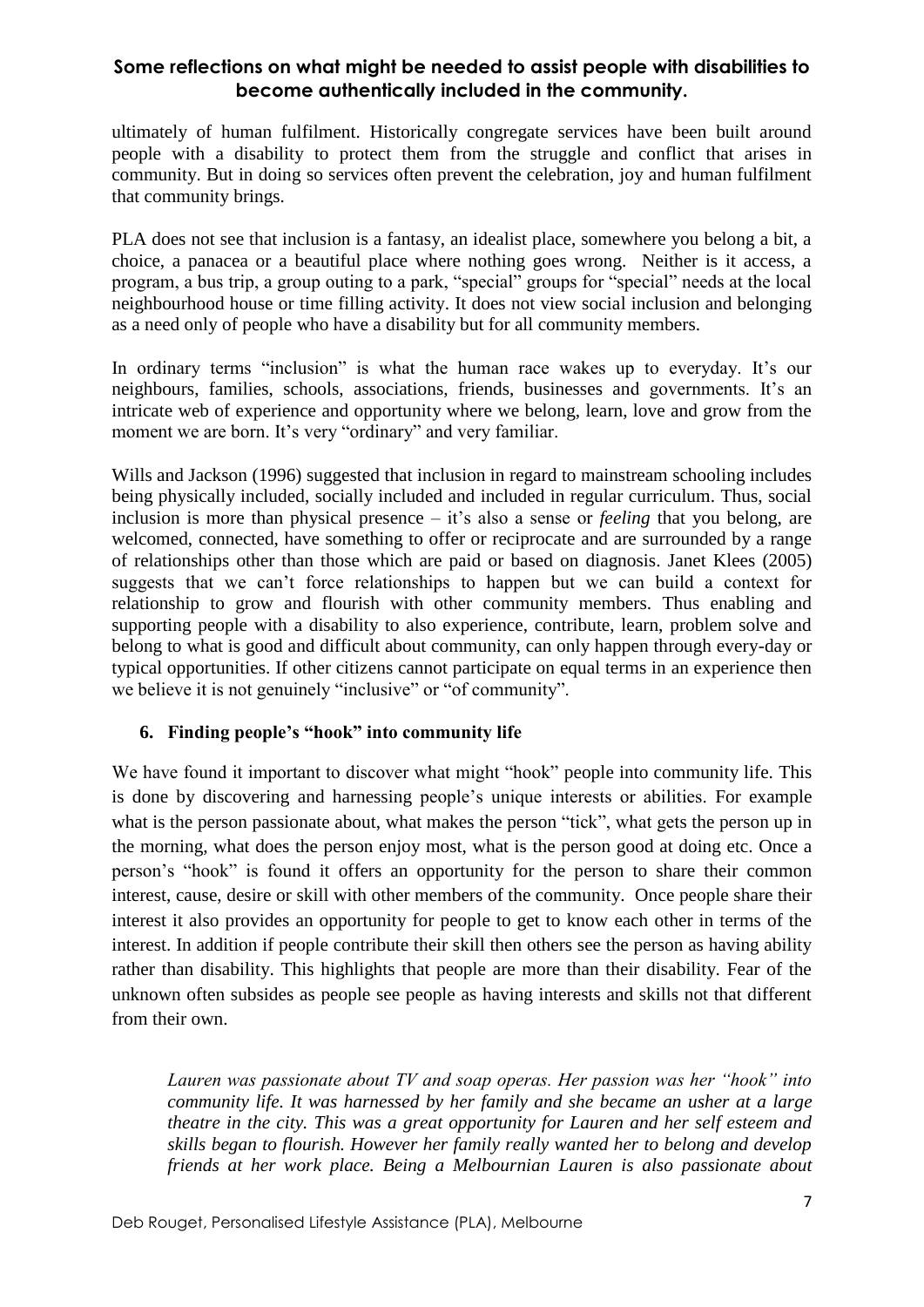*football. Her family then used her passion for the Kangaroo's Football Club to "hook" her into her work place. They discovered many other passionate football followers! Lauren then went on to attend various football matches with a co worker who even went to the Footy Show with her!*

### **7. The power of positive expectations and assumptions about people**

If one is surrounded by positive expectations and assumptions then they will have a chance to live up to them. Alternatively if they are surrounded by negative expectations and assumptions then they will live up to those too! This is not only about people with a disability but also fellow community members.

Positive expectations and assumptions and high expectations about people are vital to imagining better as it frees one up to countless possibilities i.e. believing that *all* people seek happiness and fulfillment; have the ability to learn, grow and develop regardless of their age or disability; can love and be love; are equally as important as each other; have strengths and weaknesses; can contribute and become valued; belong to the community; live in their own home with a range of supports.

## **8. The "right" support**

Many of the people we have assisted have complex disabilities. Thus they need personally tailored support to participate in the community. Support workers that have been engaged are more like social networkers or community connectors rather than "Disability Support Workers". They need to be able to not only research and know the local community but keep their eyes peeled for opportunity and nurture possible relationships and friendships.

Those relationships which have flourished have taken intentional effort. For example invitation, building moments for reciprocity e.g. giving a person a lift to art class, collecting a person's mail while they're away, encouraging and enabling community members to support the person (even in small ways), sharing secondary common interests such as Cameron had with cricket. This gradual and thoughtful work of drawing community members into people's lives will not just happen by chance. It's a skill that is vital but is not always fostered or recognized and fostered in support workers.

### **9. Being in the Driver's Seat: Control & directing one's own life & supports with assistance support from family &/or other trusted people**

PLA believes people should determine their own lifestyle and if people require support to do this then it needs to respond in a way that is enriching, life enhancing and supports their decision making. This means that people should have choice over where they live, who they live with, what they do, where, when and how etc. People should also have say-so over resources and supports if required. Although this is quite complex for people with communication difficulties they can generally let people know in some way what things, people or places annoy or delight them. The art is in tuning in to people! It is also about engaging and harnessing the knowledge and strengths of those who love and genuinely care about them.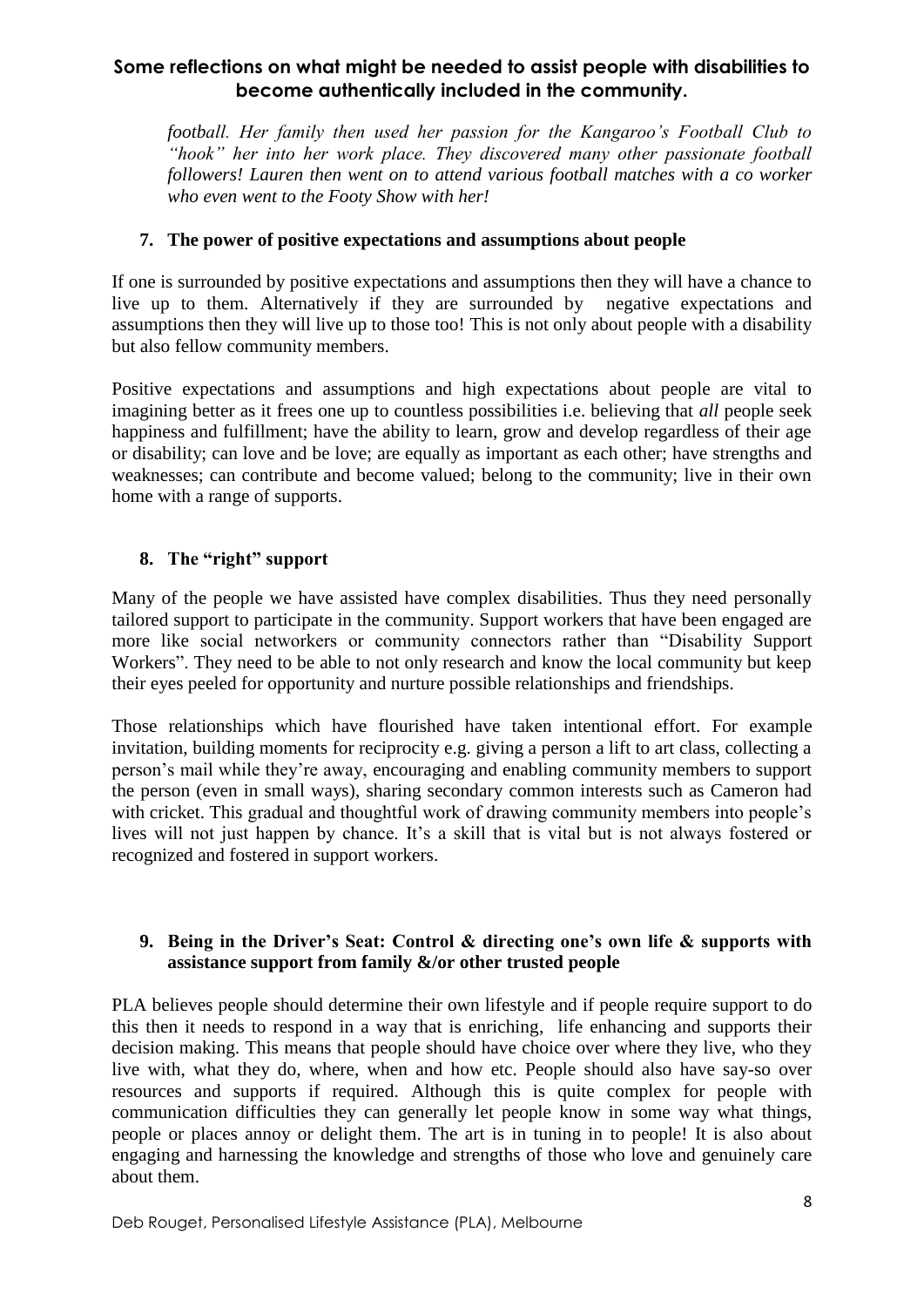However, PLA avoids defending the choice of segregation or congregation of people with a disability. Until people have had the opportunity to pursue a typical life of inclusion the choice of segregation/congregation is not a choice but one of limitation based on a set of assumptions about what people want and need and often an inability to think beyond such arrangements.

Most people PLA has assisted have experienced a lack of authentic control over their life and supports. For example people were unable to determine what they did through the day, where they lived, who they lived with, selection, direction and scheduling of support workers amongst many other things. They also lacked knowledge or control of their funding budget. Predominantly such decisions were made by services. As a result people had many restrictions placed on their lives or a limited menu of options.

At a systems level, Fyffe (2008) states that the outcomes of PLA are impressive as it places individuals and families in the driver's seat and reduces the demand on services and government by reshaping the locus of control from services and DHS to individuals and families, renegotiates relationships and expectations and has assisted people to become more resourceful and to see the value of informal/natural/community supports rather than see funding as the only solution to a good life. In addition Fyffe (2008) states that PLA has also had an impact on re-orientating services through the development of individual and family governed collectives, hosting arrangements with traditional providers and assisting with the identification and engagement of natural and informal supports.

The shifting of the locus of control from services back to the hands of people themselves has predominantly been achieved by PLA through "recrafting" traditional congregated, program, centre based or service driven decision making processes. One method has been through assisting people/families to establish Individual Arrangements in which the person (with the assistance of their family/advocates if necessary) is empowered to make decisions over their own lives. To achieve this PLA has assisted people to negotiate an agreement with a service provider to "host" their individual funding. In this arrangement the service delegates conditional authority to the person and family to direct their supports and resources and make decisions over their life. The service takes care of the administration requirements and other components of importance as requested by the person. Such delegation, although having conditions that are mutually negotiated and agreed upon (e.g. meeting legal requirements of employing staff, duty of care, reporting on funds etc), means that people have high degrees of transparency over the use of their funding and authority to use their resources in a personally tailored manner that meets their needs within funding guidelines and other legal limitations. It also means people are able to chose what they do, when, how and who with. This includes selecting and directing support workers if necessary. An additional benefit is that people have not had to operate a "business" to have their needs met as the agency takes care of tedious administration requirements. Melba Support Services Inc in Melbourne, is an example of a service that has hosted such arrangements with individuals and families for nearly 10 years.

Another method PLA has used is to assist people and families is to create consumer or family governed collectives. Such examples are a means in which people and families who share similar values (of individuality, empowerment and typical pathways) come together in a collective. Collectives have often developed from people coming together to solve a problem or from a lack of service options. The advantage of a collective is that although getting on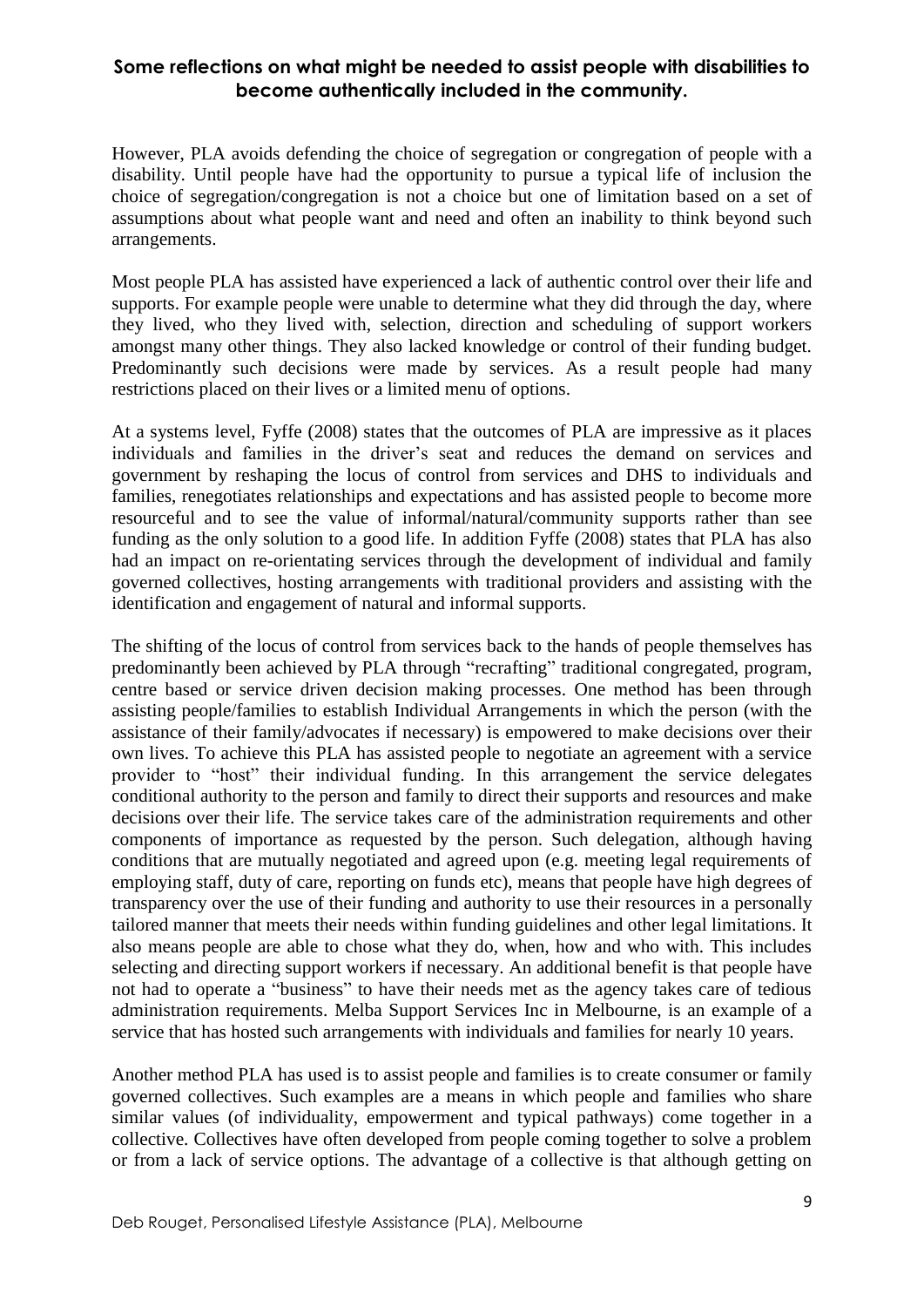with their own lives, people have the support of each other, can share some resources e.g. a shared coordinator, knowledge, information and guest speakers etc. Members often inspire and support each other in a manner that is unlike typical service provision. Examples of collectives initiated with the assistance of PLA are One by One, a family governed service to enable its members to gain the support needed to live personally tailored community lives; Living Distinctive Lives, a family governed collective to enable its members with disabilities to live in their own place away from the family home; and Nightlife, a consumer governed flexible, on call night-time service for people who live in their own home. These collectives also have a "hosting" arrangement with a service provider who delegates conditional authority to the collective in regard to day to day operation, membership, resource allocation, staff etc. The benefit of such collectives is that people are genuinely empowered at both an individual level and at a service design and implementation level, while gaining assistance from a host agency in regard to administration. Collective membership can also be a useful safeguard to ensure what is being provided is actually needed and wanted. The collectives although useful to people and families are not for everyone. People and families who join them need to be able to work together and share the same values.

### **10. Some thoughts on safeguarding and sustainability: Balancing formal and informal supports**

Individualisation based on costly paid supports is not only unsustainable but does not enrich people's lives in freely given relationships that safeguard people. Individuals with disabilities can be extremely vulnerable if the only supports in their lives are paid. Paid supports are problematic and can be more prone to disappear as their primary motivation is financial remuneration.

Fyffe (2008) argues that PLA has assisted people and families to see the value of informal/natural/community supports rather than see funding as the only solution to a good life. By building people's awareness and motivations to gradually and thoughtfully build unpaid supports, people have not only had the opportunity to build a wider network of friendships and associations but also build a more reliable safeguard around their lifestyle that is not paid.

Another vulnerability of people with a disability is what happens when their family is no longer around. Fyffe (2008) found that PLA has assisted with changing risk by assisting families to answer the question "what happens when I die" through Circles of Supports. Ward, Rodgers and Lys (2007) describe Circles of Support as a group of unpaid citizens who come together to support and share a relationship with a person who is vulnerable because of having a disability. For many individuals Circles of Support have been an intentional strategy of PLA to draw unpaid people into people's lives to think about and safeguard their vision. Circles of Support require good facilitation and clear articulation of purpose, roles and responsibilities. Circles of Support have been useful to people but are not a magical answer. They take intentional thoughtful assistance, perseverance and good values based facilitation. However often Circles of Support can increased links to community. For example one member of Warren's Circle of Support goes to the gym with him, another takes him to Salvation Army Band practice every week and another has helped him with contacts to exhibit and sell his art work.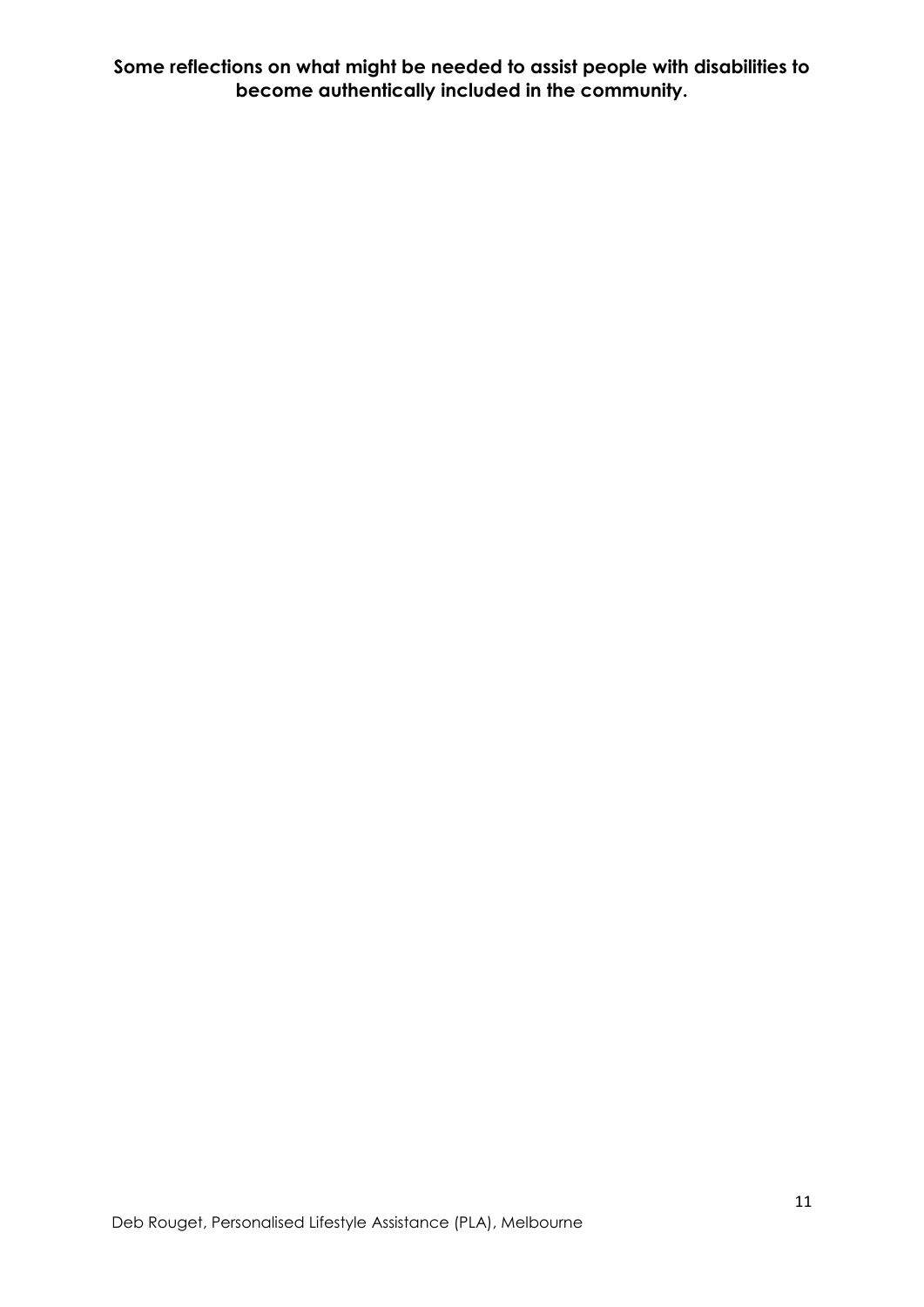### 11. **Good community lives don't necessarily cost more when the right supports are in place**

As we live in a climate of scarce resources, PLA has a philosophy of thinking "how could we do differently" with available resources. Resources are never our starting point but once we assist the person's to develop their vision, it is then a matter of assisting them to tailor their resources in a different manner. People often save resources via hosting arrangements as they avoid costly overhead fees. As people seek support from the community and build in informal supports and relationships they also become less dependent on paid supports. Thus the staff people employ need to be good community connectors who can research local communities, discover opportunities, foster valued roles and encourage and foster relationships between people with a disability and other community members.

Originally Cameron received a Support and Choice funding package to support his vision of finding work and living in his own place. Through a hosting arrangement Cameron and his family employed a job and community seeker. Six years on he is now employed by a local business and supported at his work place by his co workers. He is also supported to live in his own place with the support of a housemate of his choosing (who receives free rent in lieu of support). His funding package is now only approximately ¼ of the original package and significantly less than the cost of living in a group home.

### **12. Capacity building & exploration & consideration of options through value based training, mentoring & networking**

We have found that one of the greatest catalysts for creating change in ourselves and others is through building the capacity and knowledge. Often people with disabilities, families and professionals can't imagine or see past the current way of doing things. Thus they continue to walk the same path unaware that a different, more liberating and inclusive path might be possible. Often when people become discouraged they may become dismissive and thus even less likely to seek a new path. People need to be inspired, informed and assisted. We have found that it's more likely that when people see that something can actually be done that they will actually believe it to be true.

*"Many thanks for a great w/end - very inspirational especially the realisation that even families who struggle with severe disability have achieved what seems to be impossible. Also the wealth of practical knowledge & the realistic informative way it was delivered - a building of layer upon layer which I felt catered to everyone's interests in the room, so our thanks again. I have worked out an action plan in my head & I hope you don't mind if I briefly run it by you - I would appreciate* any *feedback you may have & assistance" (SE – parent from Community Vision Building Retreat, 2009 ).* 

Such capacity building investment needs to be multiple and frequent. PLA has used a number of methods to build people's capacity as one method on its own is not enough. We have found one of the most powerful ways of inspiring people is when individuals and families share their own stories of community belonging and connectedness. Fyffe (2008) found that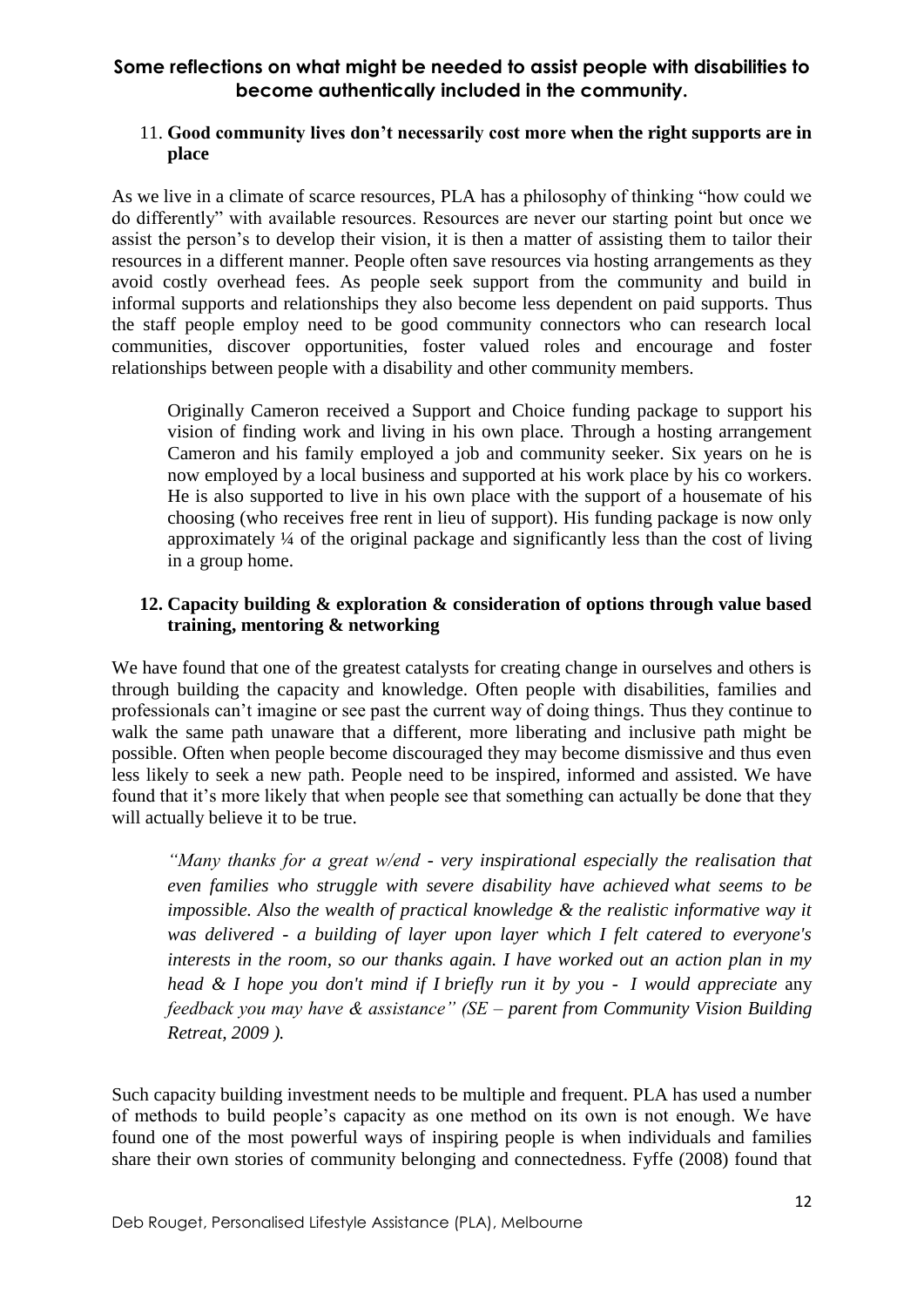PLA has assisted individuals, families and service providers to "think differently and re think" with an emphasis on assistance and examples.

People's personal stories of struggle and achievement bring such richness and truth that is difficult to dismiss.

*"We really enjoyed it [the retreat] and it gave us the opportunity to speak with other families in similar situations and with similar ideals... [it] also gave Chris[husband] and me a rare chance to talk together and mull things over on our minds, not that we got things sorted, but we got things STARTED...the highlight was listening to the personal stories, and I dream of the day when we can tell W's story". (LC- parent from Community Vision Building Retreat, 2009 )*

*"I found the 2005 One Person at a Time Conference inspirational, a catalyst for some significant changes in thinking and planning around our 21 year old daughter 'K's' life who has significant multiple disabilities. One of many direct benefits since has been the formation of a Circle of Support around 'K'. The Circle has been successfully active for over 18 months now and has added fun, community, complex planning and many practical benefits for 'K' and all involved. 'K' had some challenging health issues during this time and the support from the Circle also proved invaluable. We have now become members of Living Distinctive Lives which was initiated with the assistance of PLA. This enables planning for 'K' moving out of the family home into her own place which is based on her personality, passions and needs. The shift to planning around 'K's' dreams instead of being paralysed into inaction by the lack of suitable services has been very liberating". B.S*

Capacity building should be offered through a range of ways but the underlying factor is that the methods articulate the multidimensional values of uniqueness, community belonging and connectedness and empowerment. Fyffe (2008) describes the outcomes of PLA as impressive as it places individuals and families in the driver's seat, builds knowledge and informed choice through training and education events, has encouraged and supported significant lifestyle changes for people, supports the personal development of individuals and families (by increasing confidence, leadership roles and building informal support so people do not feel alone or isolated e.g. people become part of a larger local/national/international network or through localised/personalised supports such as Circles of Support).

Following is an outline of the methods used to build capacity in people with a disability, families and also professionals.

- Values based trainings such as Social Role Valorisation
- Seminars for individuals, families and professionals on particular topics e.g. Connecting to Community; A Home of My Own; Circles of Support; Optimal Individual Service Design, Ethical Leadership, When Dreams Become Reality, Consumer & Family Governed Services
- Family Series on Community Vision Building
- Family Retreat on Community Vision Building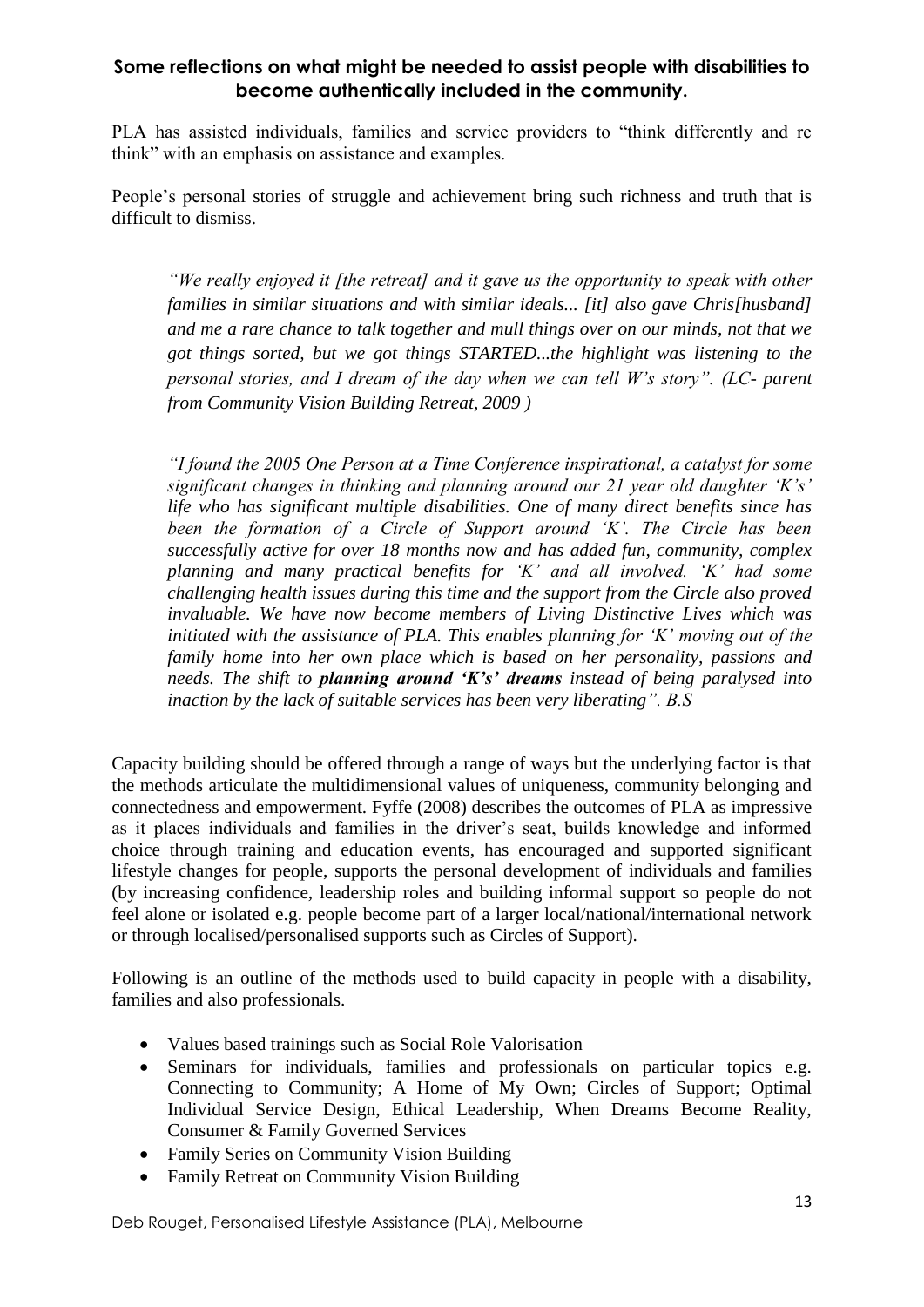- Bi Annual "One Person at a Time Conference"
- Networking and connecting individuals and families who are just starting out with those who have gone before who can provide good sound leadership, ideas and successes
- Investing in individual and family leadership e.g. national and international networks; sponsorship of visits or attendance at inter/national conferences; developing individuals and families as speakers
- Distributing reading material
- Development of a values based periodical
- Conversation!

PLA makes a strategic commitment to offer capacity building to individuals with disabilities and families as such opportunities are often only available to professionals.

## **13. Opening people up to dreaming**

Once people are inspired we have found that people often ask "where do I start"? Thus people often need assistance to develop a clear vision for the future. This often involves freeing people up to dream about their own life and letting go of the limitations. This begins the process of imagining and thinking about the life they would optimally like to live. It is important not to start with funding, available services, money or past experiences. Dreaming is not about fantasy but opening up possibilities and imaging a good life. Many people dampen people's imagining or dreaming as being unrealistic i.e. it's only possible for certain people. However often the essence of a dream is quite possible.

Often when people get the chance to dream they really want a life with similar opportunities to other citizens' i.e. to get real work, live in their own home, have friends etc. Such dreams are realistic as we witness people achieving such dreams every day. Often we have found its not people's disability that limits them but rather the restriction imposed by many services and systems. So perhaps the real question is do we believe it's possible and do we have the creativity, flexibility ability and stamina to craft the supports people may need to achieve their dream?

Warren, for example, had a strong interest in the police force. Some may have viewed his interest as an obsession and the congregated service arrangements originally supporting him stifled any advancement on his aspiration. However, by enabling him and supporting him and his family to dream, Warren's interest was harnessed into what has been a life fulfilling dream that was once thought of as unachievable.

*After spending many years in disability settings, Warren's family came to the realisation that authentic change was needed for their son and that would only happen if community members became involved in his life. The journey started in 2005 after his mother had been to an event hosted by PLA. With some assistance from PLA and Living Distinctive Lives, Warren's family began to create a vision for a typical, yet unique life for Warren that is lived in community, and that focused on his skills, abilities and passions. To ensure his inclusion his family believed it was important not rely to on human services to do the asking, so claimed back authority. Warren moved out of a group home and now lives in his own place with the natural*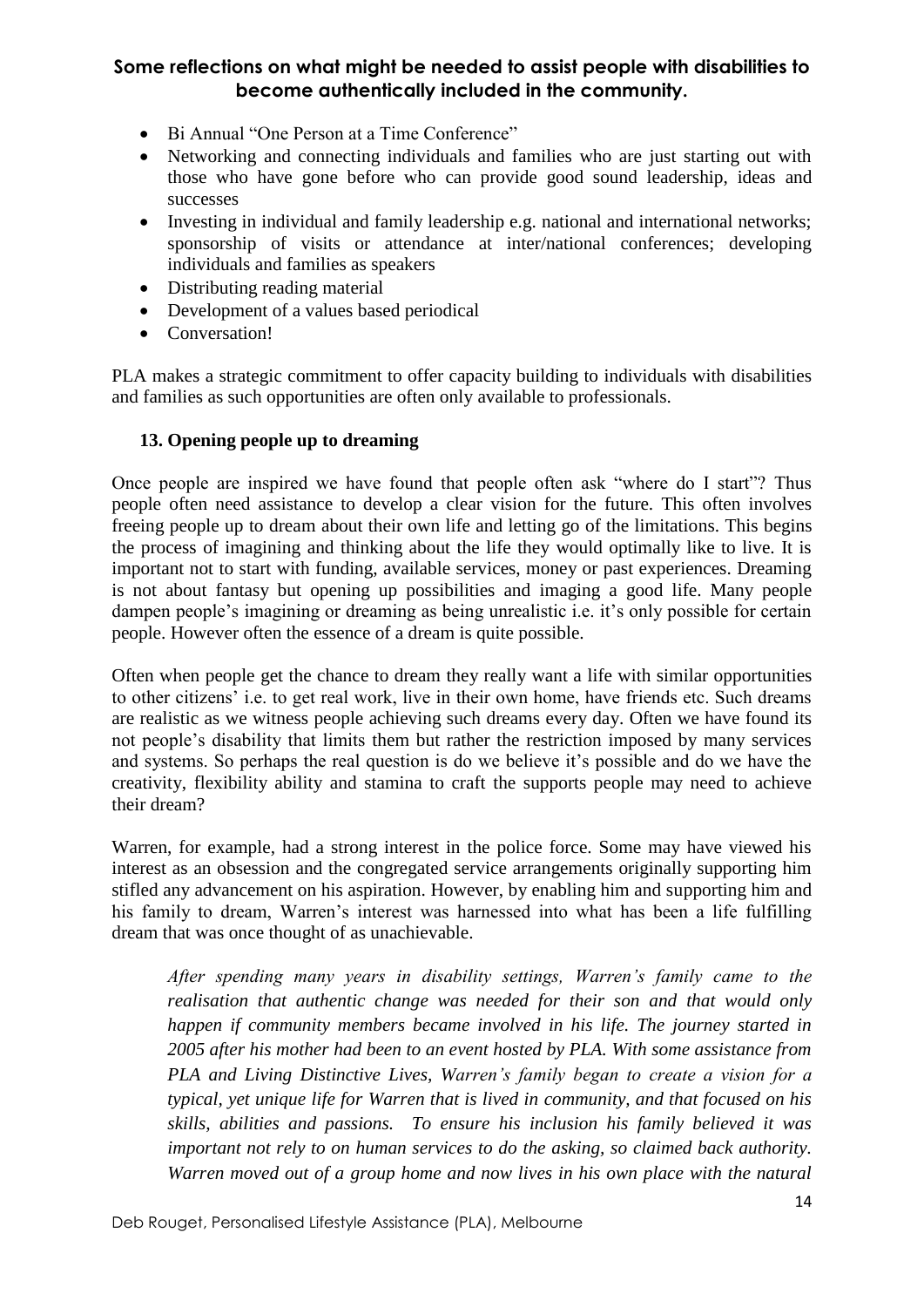*support of housemates. Rather than attending a day service for people with a disability he now enjoys a rich community lifestyle that includes volunteering at The Police Museum, St Vincent's Hospital, The Salvation Army Café, membership of a gym, contributing to his church, and pursuing his interests in art.* 

We have found that a dream may begin with a few moments. It then has an anchor to gather momentum. The path seems clearer and thinking differently about people and community becomes a natural evolution. It also suggests that anything is possible and people can have a better life.

### **14. Articulating a clear vision for the future**

PLA has found it important to anchor people's dream into a vision statement so it remains on track. This is often done through trying to encapsulate the dream in a few words by being precisely descriptive! For example the following is Warren's vision statement:

*"To have the opportunity to be on the natural pathways of life, in valued roles that make sense for me. This means I will have the individual assistance to be myself in typical roles, and be enabled to have access to life conditions which are at least as good as the average citizen" (Warren's vision statement, 2009)*

This helps to steer all that is done and acts a point to check ideas or opportunities. It becomes a guide for further action. Thus if an idea is raised e.g. a work opportunity in a segregated setting it is avoided as the experience is not ratified by the vision statement.

### **15. Staying with people over time**

In our lives we rush from person to person, task to task, meeting to meeting hoping that within an instant or a few months we will have a quick fix or a solution to people's lives and it seems that genuine inclusion in the community has eluded us. People and communities are an intricate web of uniqueness, complexity and information. It is an impossible task to "get the job done" in a few months as much of the detail around people and who they are and can be is unseen and unknown by a fleeting visitor. If we are going to connect people sincerely and genuinely to the community and build typical lives then we must be committed for the long term. This does not always mean people, families and communities will need the same intensity of support as their skills will develop and strengthen. However as life throws it challenges and changes, people need champions to be *with* them over time.

### **Conclusion**

Our learning about community would not have been possible without the efforts of the individuals, families and professionals involved in the community living movement. They not only dreamed of an ordinary life typically abound in community but have worked with vigorous determination over many years to make it a reality. Our work is not a panacea but we have found some key ingredients that are helpful i.e. maintaining unambiguous values and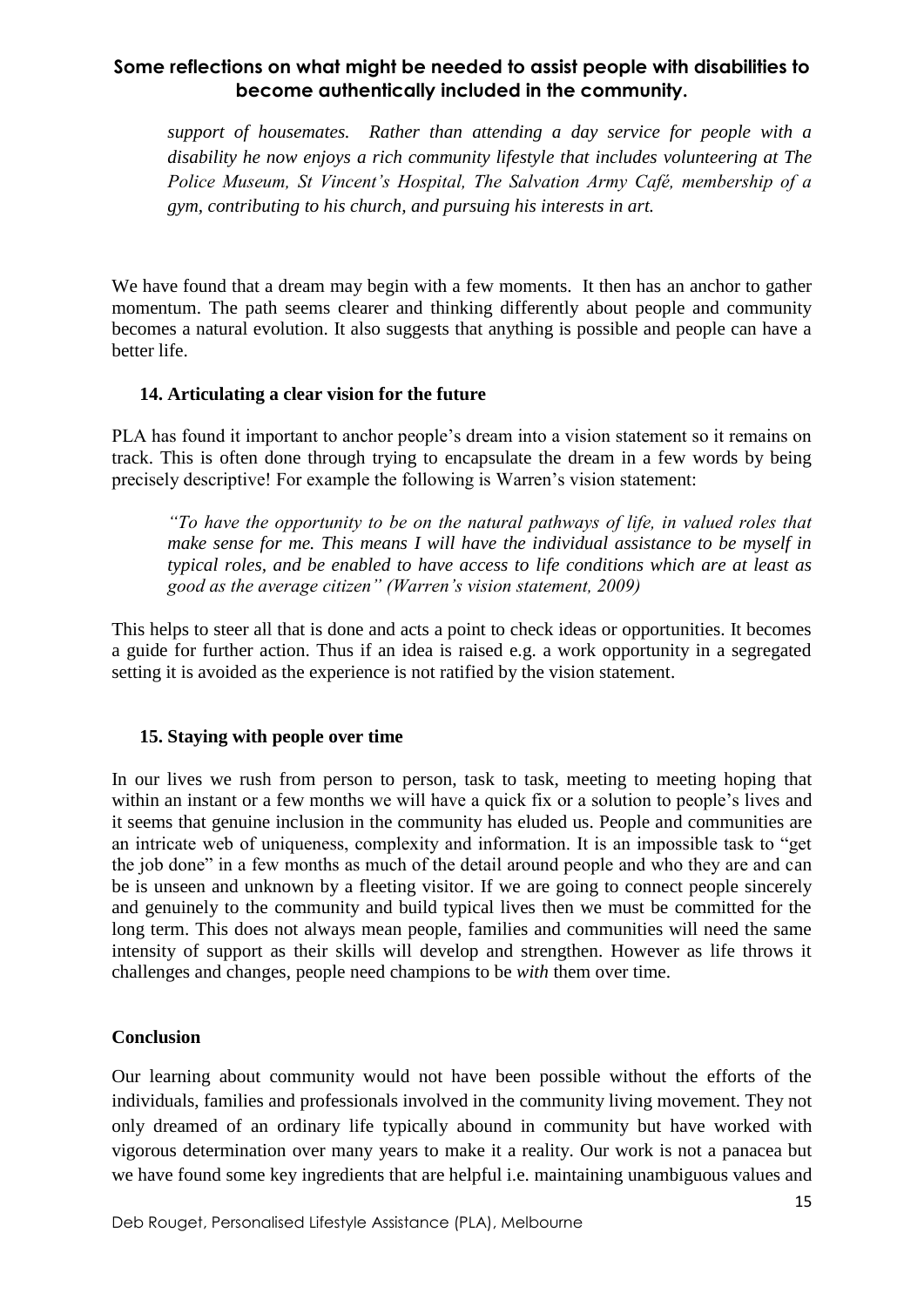ethics about social inclusion, inspiring and educating people with information and "real" life stories and giving them assistance over time to craft a unique lifestyle. We know that it is possible and we dream of the day we will not have to argue and write about what should naturally occur just because you were born!

#### **References**

Cocks, E. & Bowden, R. (2009) *The Personalised Residential Supports Project*. Centre for Research into Disability and Society. School of Occupational therapy and Social Work. Curtin University of Technology.

Carver, J. (2009) *A Home That's Right For Me. Valuing Choice, Evolving Individualized Residential Options.* Summary Report of Policy Forums. Ministry of Community and Social Services.

Fyffe, C. (2008) *Evaluation: Personalised Lifestyles Assistance. Final Report.* December 2008.

Kendrick. M. (2009). *Optimal Individual Service Design.* Unpublished Course Material. St John of God Accord: Melbourne

Klees, J. (2005). *Our Presence has Roots: The Ongoing Story of Deohaeko Support Network.* CA. Resources Supporting Families and Community Legacies Inc.

National People with Disabilities and Carer Council**.** (2009) *SHUT OUT: The Experience of People with Disabilities and their Families in Australia***.** National Disability Strategy Consultation Report.

Vanier, J. (1988) *From Brokenness to Community.* Lecture. Harvard University

Ward, J., Rodgers, M and Lys. C. (2007). *Circles of Support.* Unpublished Workshop Notes. PLA. Melbourne

Wills, D & Jackson, R. (1996). *Inclusion: Much More Than Being There.* Interaction, 10 (2), 19-24.

Wolfenberger, W. (1992). *A Brief Introduction to Social Role Valorisation as a High-Order Concept for Structuring Human Services.* (2<sup>nd</sup> Edition). Syracuse: NY